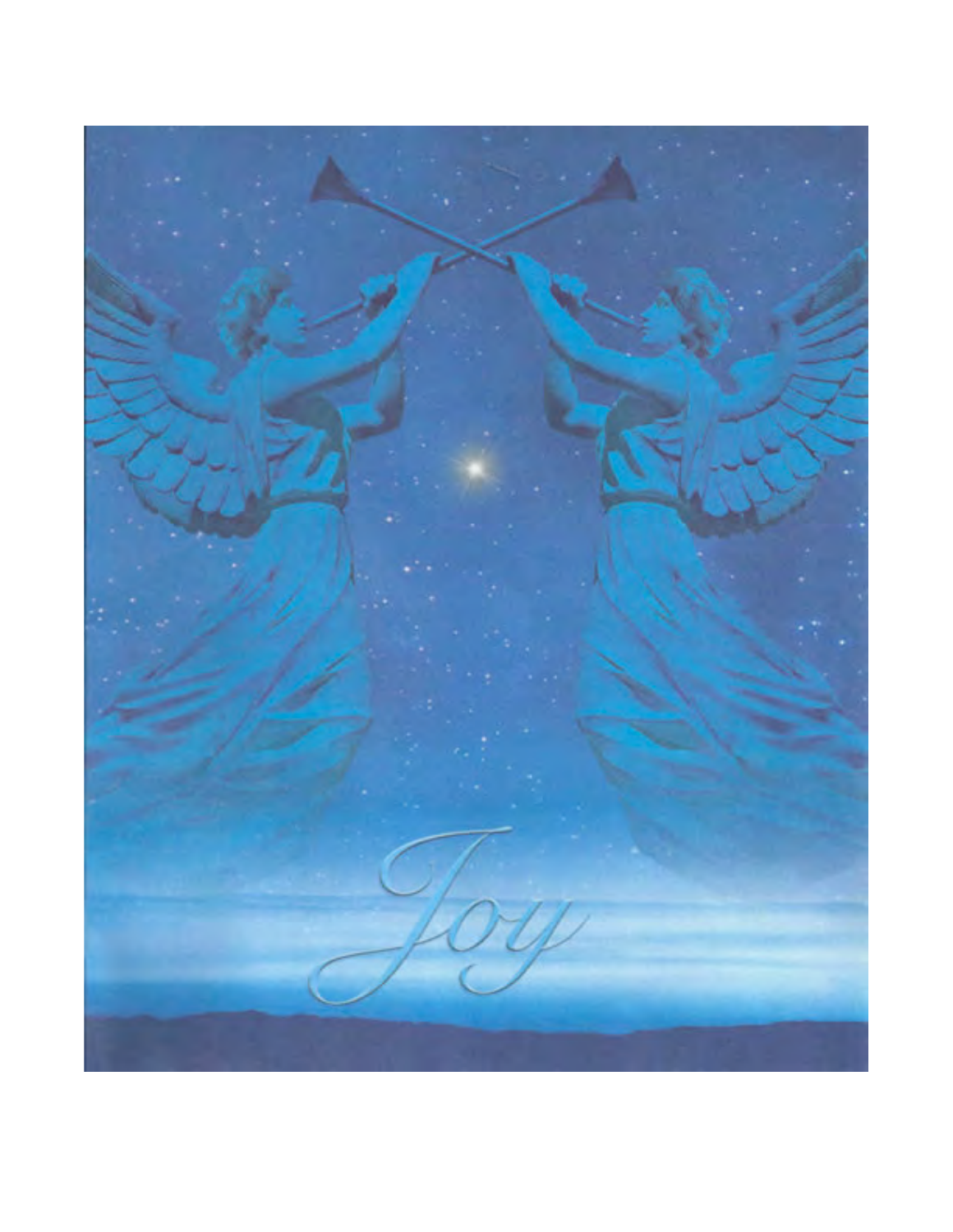# *3rd Sunday of Advent*

*Liberty Pole UMC Worship Service-Sunday, 9:00 A.M. Viroqua UMC Worship Service-Sunday, 10:30 A.M.*

*Please turn off all cell phones and electronics. \*\*Please stand if you are able.*

# **Prelude "O Come Little Children"** By: J.A.P. Schulz

 *(A time to prepare for worship through prayer and meditation.)* **Welcoming Words**

 *(Please sign the attendance sheets.)*

#### **Announcements**

**\*\*Hymn of Praise "It Came Upon A Midnight Clear" UMH No. 218**

# **Lighting of the third advent candle-Joy**

**READER ONE:** Every year we light candles as we prepare for the coming of Christ. More and more candles, more and more light, as we watch and wait for Jesus, the Light of the World.

**All:** God of Promise, come into our darkness. Renew your hope and peace and joy in us, for you alone bring life out of death.

**Reader Two:** Receive God's promise of joy from Psalm 28: Praise be to the LORD for he has heard my cry for mercy. The LORD is my strength and my shield.

**All:** My heart trusts in him, and I am helped. My heart leaps for joy and I will give thanks to him in song.

(RYAN, CARRIE & HUDSON BRINKMAN  $\omega$  LP) (GREGORY & MARY CHEEVER  $\omega$  V)

LIGHT THE CANDLES OF HOPE, PEACE & JOY TODAY WE ARE PLACING JOSEPH AS A SIGN OF JOY

# **\*\*Opening Prayer** *(Pray in Unison)*

**Come into this gathering today Lord, binding up our brokenheartedness, freeing us from our shackles, releasing us from our blindness, and replacing our sadness with joy. Take off our garment of despair, Lord. And dress us with party clothes of praise! Come to us Lord Jesus: adorn us with Hope; adorn us with Gladness; adorn us with Praise***. Amen* 

| JOYS AND CONCERNS, PASTORAL PRAYER, LORD'S PRAYER | <b>UMH No. 895</b> |
|---------------------------------------------------|--------------------|
| L: Lord, in your mercy $P$ : Hear our prayer      |                    |
|                                                   |                    |

| **HYMN | "GOOD CHRISTIAN FRIENDS, REJOICE" | <b>UMH No. 224</b> |
|--------|-----------------------------------|--------------------|
|        |                                   |                    |

#### **\*\*Doxology**

**Praise God from whom all blessings flow; praise Him, all creatures here below; praise Him above, ye heavenly host; praise Father, Son, and Holy Ghost.** *Amen.* 

### **\*\* Offertory Prayer**

#### *\*\*\*\*\*\*\*\*\*\*\*\*\*\*\*\*\*\*\*\*\*\*\*\*\*\*\*\*\*\*\*\*\*\**

# **Liberty Pole Christmas Readings**

Long, Long Ago; My Gift—*Brittany Deaver*

In Thine Own Heart; A Christmas Verse; The Friendly Beasts; Hark the Glad Sound—*Dalton Hardy*

The Three Kings—*Chandler Volden*

THE SONG OF MARY; A CHILD'S OFFERING; THAT HOLY STAR; I HAVE A LITTLE Secret - *Zach Lohr*

# **Liberty Pole UMC Sunday School**

# **Presents**

**"The First Noel" - Bells**

# **"O Holy Night"**

a duet by Brian & Amanda Gardner, accompanied by Holly Slack

# **The Christmas Program**

Accompanied by Britany Deaver, piano and Cyndy Hubbard, Guitar

Congregational Songs:

| "WHAT CHILD IS THIS?" (LP)          | <b>UMH No. 219</b> |
|-------------------------------------|--------------------|
| " $\overline{O}$ TO THE WORLD" (LP) | <b>UMH No. 246</b> |

**Candle Lighting @ LP**

*\*\*\*\*\*\*\*\*\*\*\*\*\*\*\*\*\*\*\*\*\*\*\*\*\*\*\*\*\*\*\*\*\*\**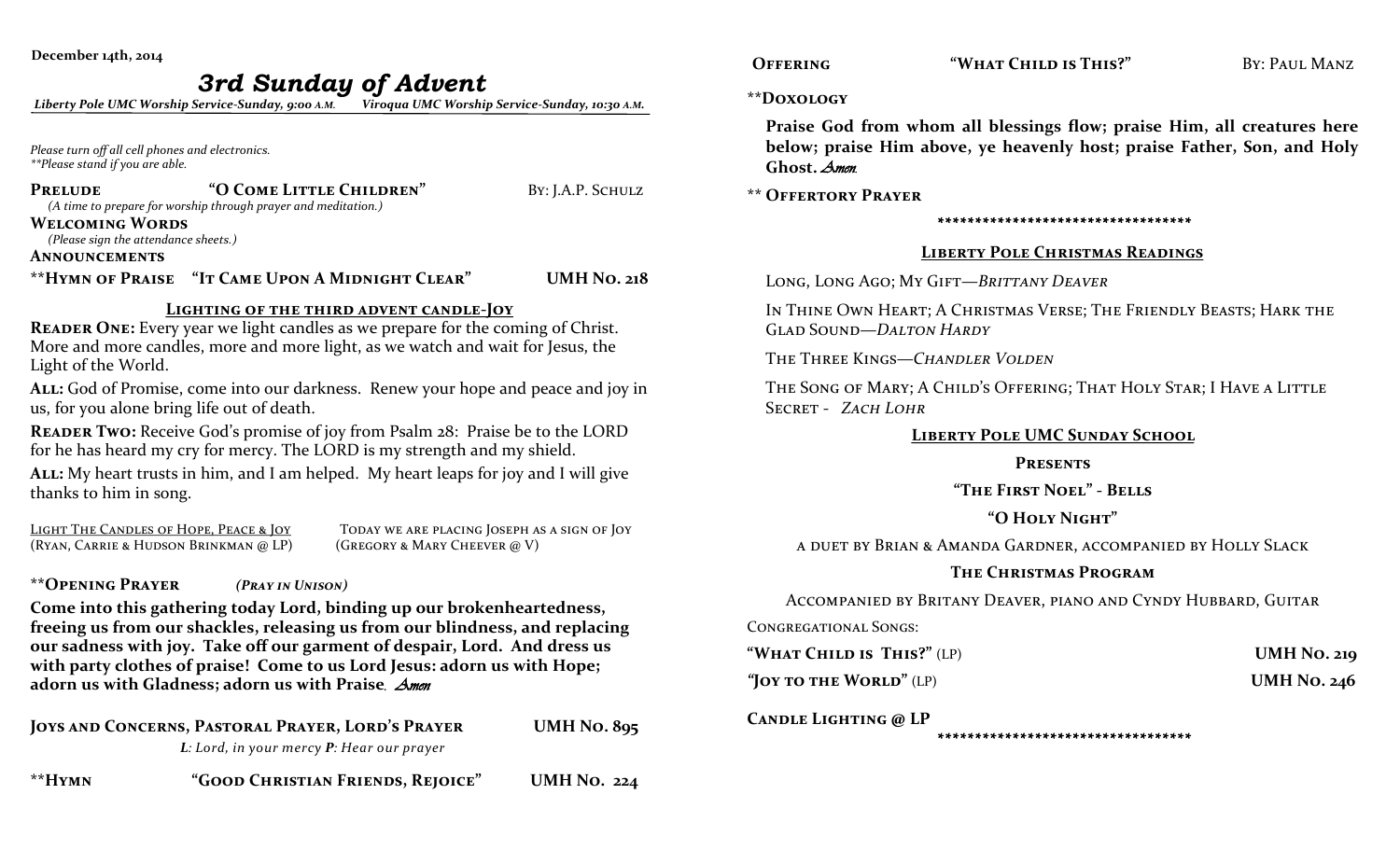#### *\*\*\*\*\*\*\*\*\*\*\*\*\*\*\*\*\*\*\*\*\*\*\*\*\*\*\*\*\*\*\*\*\*\**

#### **Viroqua Christmas Readings**

In Thine Own Heart; My Gift; A Christmas Verse—*Ansel Brenneman* Hark, The Glad Sound; Christmas—*Grant Hanson*

#### **Viroqua UMC Sunday School**

#### **Presents**

### **"The Story of Jesus' Birth"**

Readers: Mitchell Hanson, MacKenzie Stalsberg, Mallory Hanson Congregational Song:

 **"Go Tell It On The Mountain"** (V) **UMH No. 251**

#### *\*\*\*\*\*\*\*\*\*\*\*\*\*\*\*\*\*\*\*\*\*\*\*\*\*\*\*\*\*\*\*\*\*\**

### **\*\*Benediction**

| <b>**BENEDICTION RESPONSE</b> | "EMMANUEL, EMMANUEL" | <b>UMH No. 204</b> |
|-------------------------------|----------------------|--------------------|
|-------------------------------|----------------------|--------------------|

**\*\*Postlude "A Joyous Carol"** By: Leon Rogues (V)

**LIBERTY POLE UMC VIROQUA UMC**

| <b>USHERS</b>                   | Arden & Lynn Zitzner | Betty Ross/Minie Hirschfield |
|---------------------------------|----------------------|------------------------------|
| <b>GREETERS</b>                 | Arden & Lynn Zitzner | David Peterson               |
| <b>LITURGIST</b>                | Cyndy Hubbard        | Cavan Fang                   |
| <b>LAST SUNDAY'S ATTENDANCE</b> | 68                   | 67                           |
|                                 |                      |                              |

**LAST SUNDAY'S OFFERING**  $$685.50$   $$3521.00$ 

| Viroqua & Liberty Pole United Methodist Churches                      | Pastor         | Rev. Jean Waldron                  |
|-----------------------------------------------------------------------|----------------|------------------------------------|
| PO Box 127                                                            | Organists      | Holly Slack (LP)                   |
| Viroqua, WI 54665<br>Phone: 608-637-3551                              |                | Kathy Hanson (V) & Barb Casper (V) |
| Fax: 608-637-8193                                                     | Choir Director | Irene Fortney                      |
| E-mail: info@ViroquaUMC.org<br>Pastor's Email: jeanlwaldron@gmail.com | Secretary      | Lisa Marsh                         |